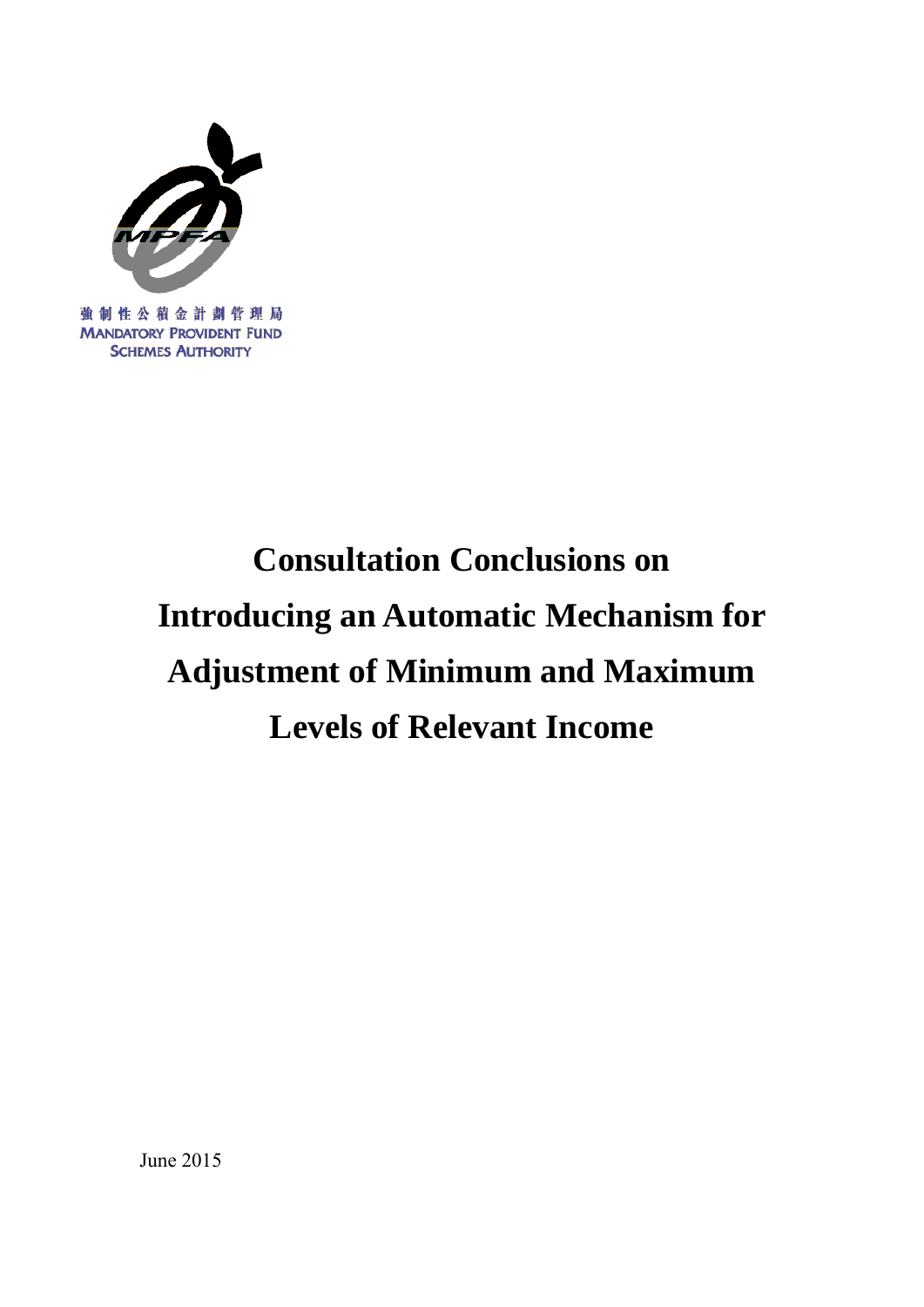## **Table of Contents**

| ANNEX B LIST OF KEY STAKEHOLDER GROUPS TO WHICH<br>MPFA PROVIDED A BRIEFING ON THE PROPOSAL 14 |  |
|------------------------------------------------------------------------------------------------|--|
| ANNEX C SUMMARY OF COMMENTS MADE IN SUBMISSIONS<br>NOT SUPPORTING THE PROPOSAL  15             |  |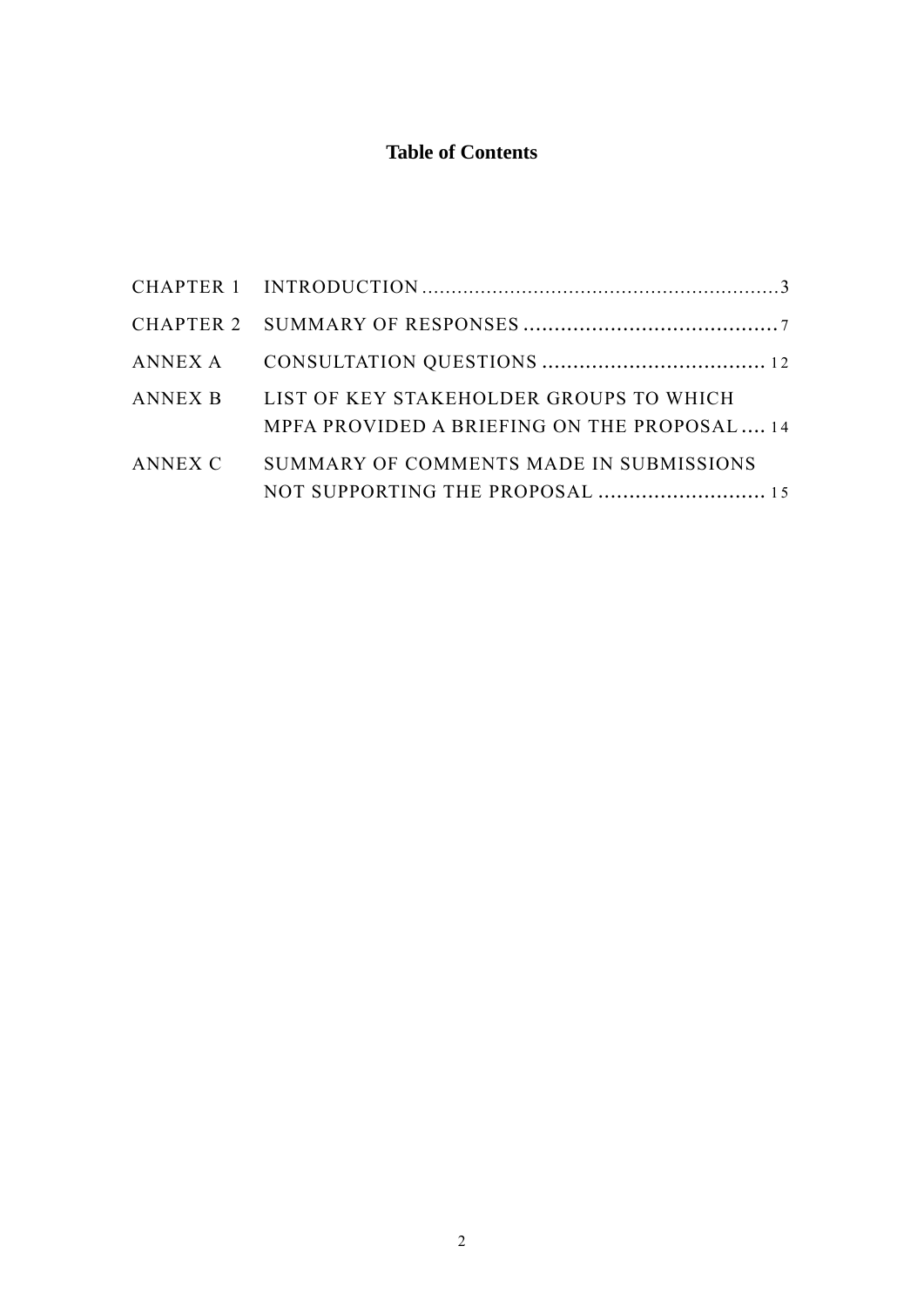#### **CHAPTER 1 INTRODUCTION**

- 1. On 23 January 2015, the Mandatory Provident Fund Schemes Authority ("MPFA") launched a public consultation exercise ("Consultation") to gauge the views of the public on the proposal in respect of the introduction of an automatic mechanism for adjustment of the minimum level of relevant income ("Min RI Level") and the maximum level of relevant income ("Max RI Level") ("Proposal"). The consultation period ended on 5 March 2015.
- 2. A total of three questions were asked in the Response to Consultation Questions Form ("Response Form") provided in the Consultation Paper "Introducing an Automatic Mechanism for Adjustment of Minimum and Maximum Levels of Relevant Income" (Annex A). The three questions are:
	- Q1. Do you support replacing the current discretionary adjustment mechanism with the proposed automatic mechanism for adjusting the Min RI Level and the Max RI Level?
	- Q2. If you support only some of the features of the proposed mechanism, please explain your views in respect of those features that you do not support and suggest how and / or what modifications should be made.
	- Q3. Do you have any additional comments on the proposed mechanism for the Min RI Level or the Max RI Level?
- 3. The Consultation Paper was uploaded onto the websites of MPFA (www.mpfa.org.hk), the Financial Services and the Treasury Bureau of the Government of the HKSAR (www.fstb.gov.hk/fsb) and the Business Consultation e-Platform on GovHK (www.gov.hk). Hardcopies were made available at all MPFA offices. A press release was published on 23 January 2015 inviting views from the public on the Proposal and another one was published on 25 February 2015 reminding the public to submit views before the closing date of the Consultation.
- 4. To facilitate submission of responses to the Consultation, a number of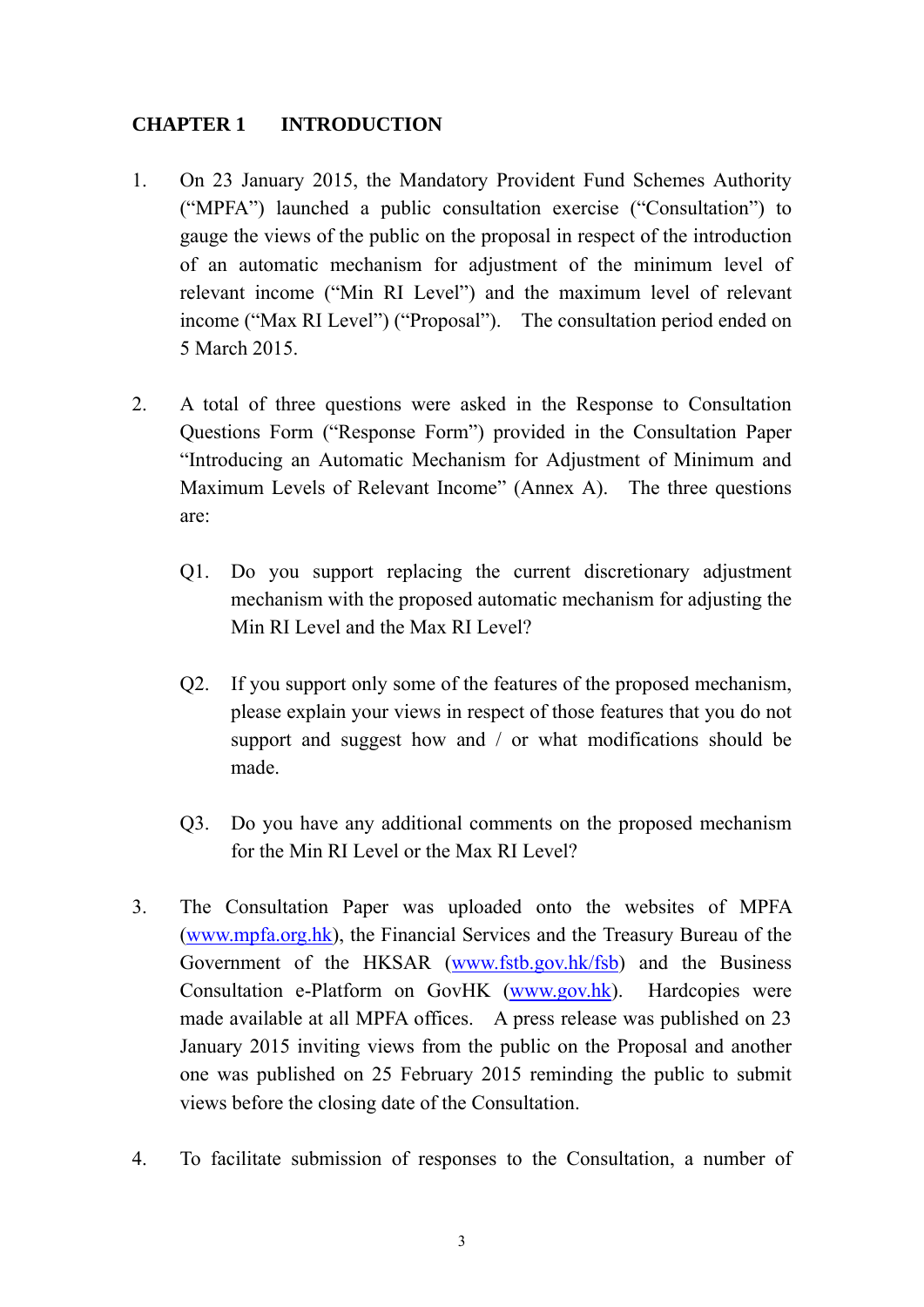response channels, including by post, facsimile and electronic mail, were provided. In addition, an online Response Form was made available at the MPFA website to collect the views from the general public.

5. In order to facilitate clearer understanding of the Proposal by and to better gauge the views of key stakeholder groups, during the consultation period, MPFA also conducted briefing sessions to introduce the Proposal and to hear the views of nine employer associations, three labour unions, a relevant professional body and two MPF industry bodies. A list of the 15 key stakeholder groups is attached at Annex B.

#### **Summary of views and comments**

- 6. At the end of the consultation period on 5 March 2015, MPFA had received 35 047 submissions. We further received 28 late submissions during the period from 6 to 11 March 2015. The total number of submissions received is 35 075.
- 7. Among the 35 075 submissions, 34 994 (over 99%) were received on 4 and 5 March 2015 and almost all were submitted via the online response system provided on the MPFA website. The timing of this upsurge in the number of online submissions coincides with the timing of messages spreading on social media urging the community to object to the Proposal and to use the template comments as provided in the messages when responding to the Consultation. As some messages suggested a misunderstanding of the Proposal, to ensure that public members could understand the Proposal which was being consulted, MPFA issued a press release clarifying that the Proposal would not mandate an increase of the Max RI Level every two years on 4 March 2015. The press release also clarified that under the Proposal the Min and Max RI Levels might be adjusted upwards or downwards depending on the proposed adjustment benchmarks and other components prescribed, and re-iterated the proposed adjustment benchmark and other components for the Max RI Level.
- 8. Almost all of the respondents are individual members of the public who made their submissions via the MPFA online response system and 99% of them indicated that they did not support the Proposal. Among these respondents, 26% commented on the Proposal (and some also commented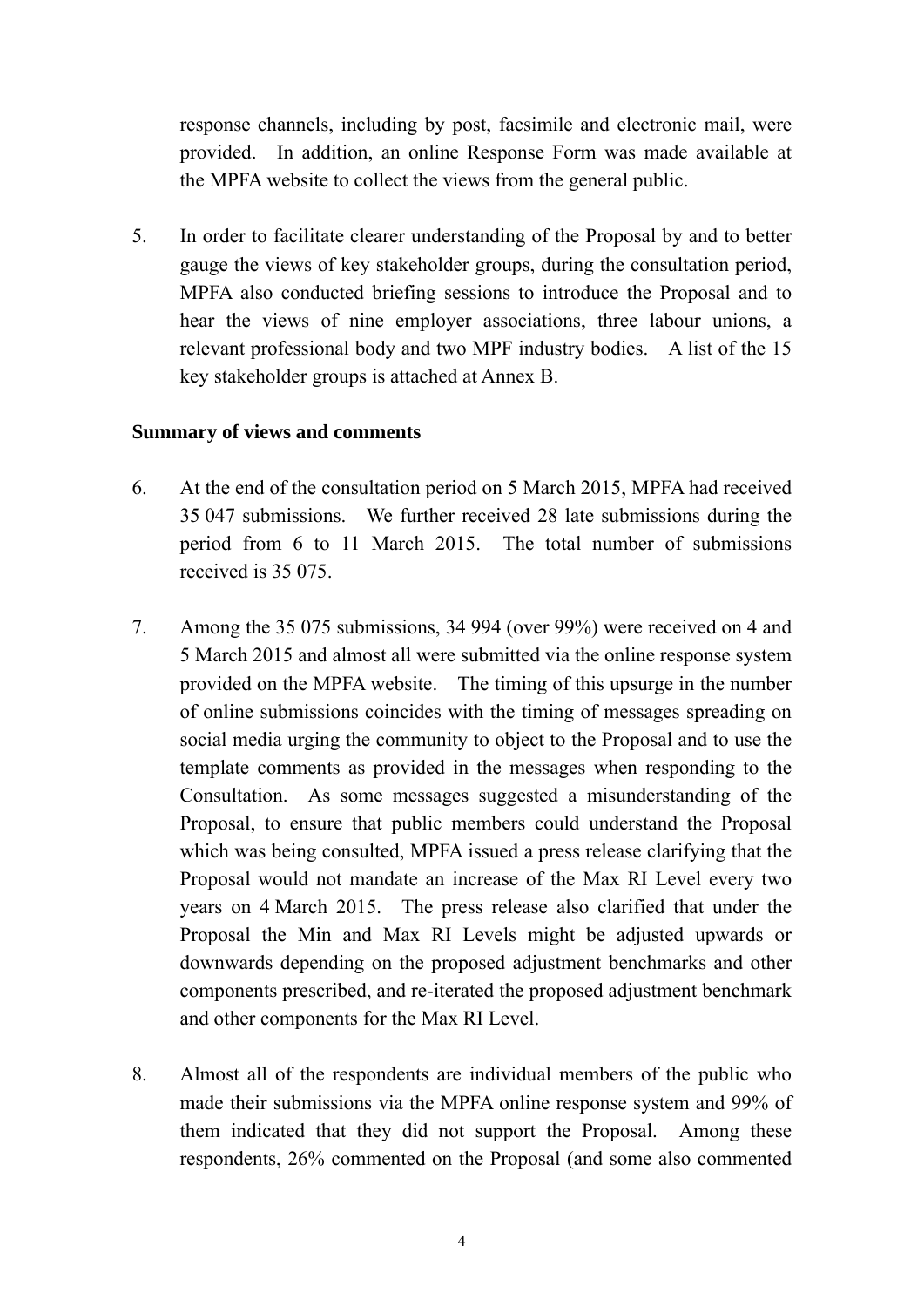on other aspects of the MPF System). Another 31% also commented on the Proposal based fully or partially on the template comments provided in the messages on social media as mentioned in paragraph 7 above. The remaining 43% of the respondents did not comment on the Proposal but expressed dissatisfaction about other elements of the MPF System which were unrelated to the Proposal.

- 9. With respect to the 15 key stakeholder groups who were consulted on the Proposal as mentioned in paragraph 5 above, MPFA subsequently received written submissions from nine of them. MPFA also briefed the Labour Advisory Board on 1 April 2015. Views expressed by these bodies and their members are polarized. The Proposal was fully or generally supported by one employer association, and all of the labour unions, the relevant professional body, and the MPF industry bodies and players. However, more than half of the employer associations did not support the Proposal, expressing concerns particularly about the perceived continual automatic increase of the Max RI Level every two years.
- 10. During the consultation period, the Financial Services and the Treasury Bureau of the Government of the HKSAR and MPFA briefed the Legislative Council Panel on Financial Affairs on the Proposal on 2 March 2015. Similarly, views expressed by the Panel members were diverse, with some supporting the Proposal whilst others were concerned about the loss of flexibility in adjusting the Min and Max RI Levels under the proposed mechanism and the additional amount of mandatory contributions payable under the proposed mechanism.
- 11. A more detailed analysis of the total submissions of 35 075 can be found in Chapter 2 of this Consultation Conclusions Report. We categorize these 35 075 submissions into two groups of respondents for separate analysis, namely, the 35 062 submissions made by members of the public and the 13 submissions made by key stakeholder groups. Among the 13 submissions received from key stakeholder groups, a total of nine submissions were made by employer associations, labour unions, a relevant professional body and an MPF industry body to which MPFA had introduced the Proposal while the other four submissions were made by a labour union, a trade union and two MPF industry players which received no briefing on the Proposal from MPFA.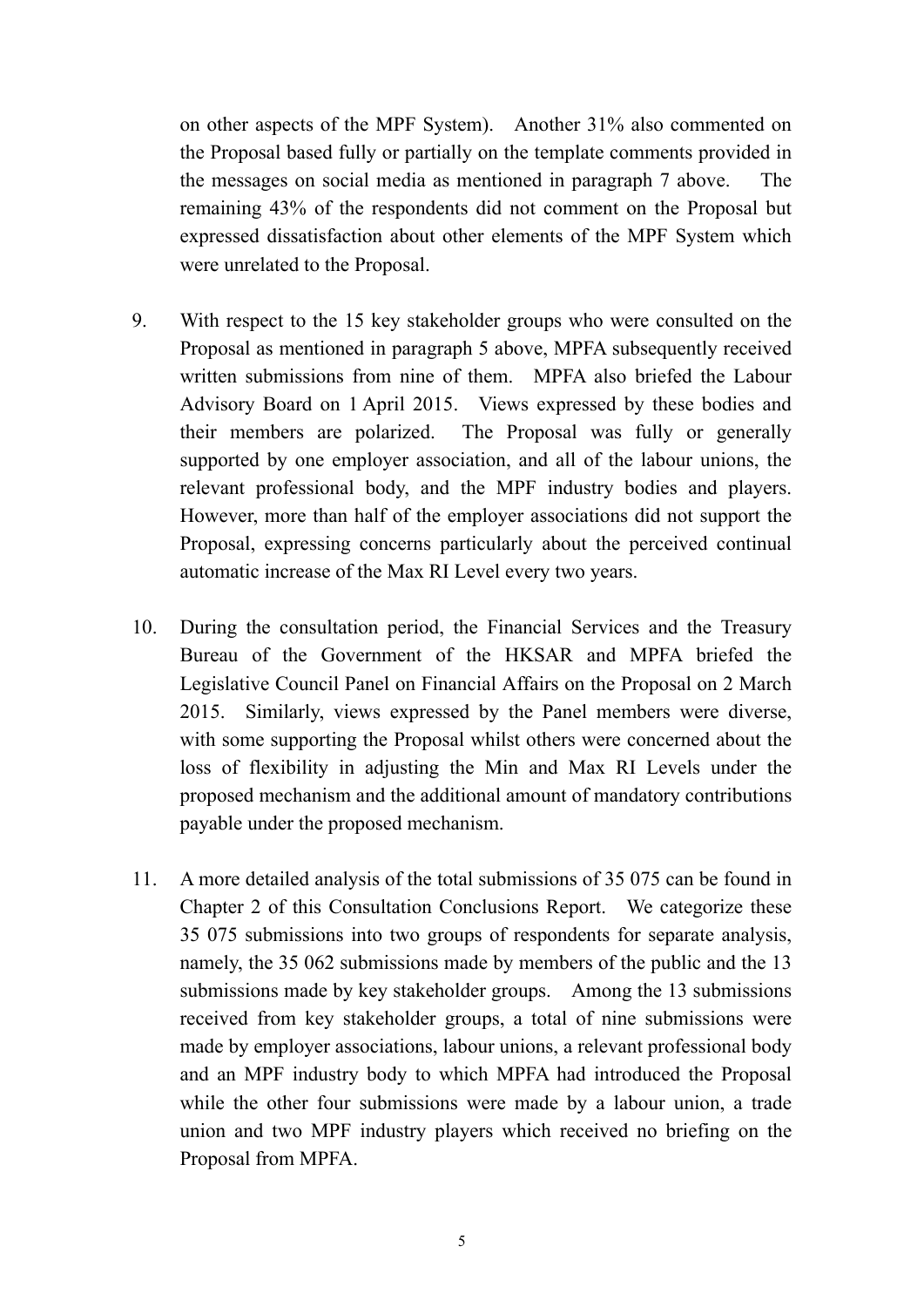12. We would like to thank all respondents who participated in the Consultation and provided us with their feedback.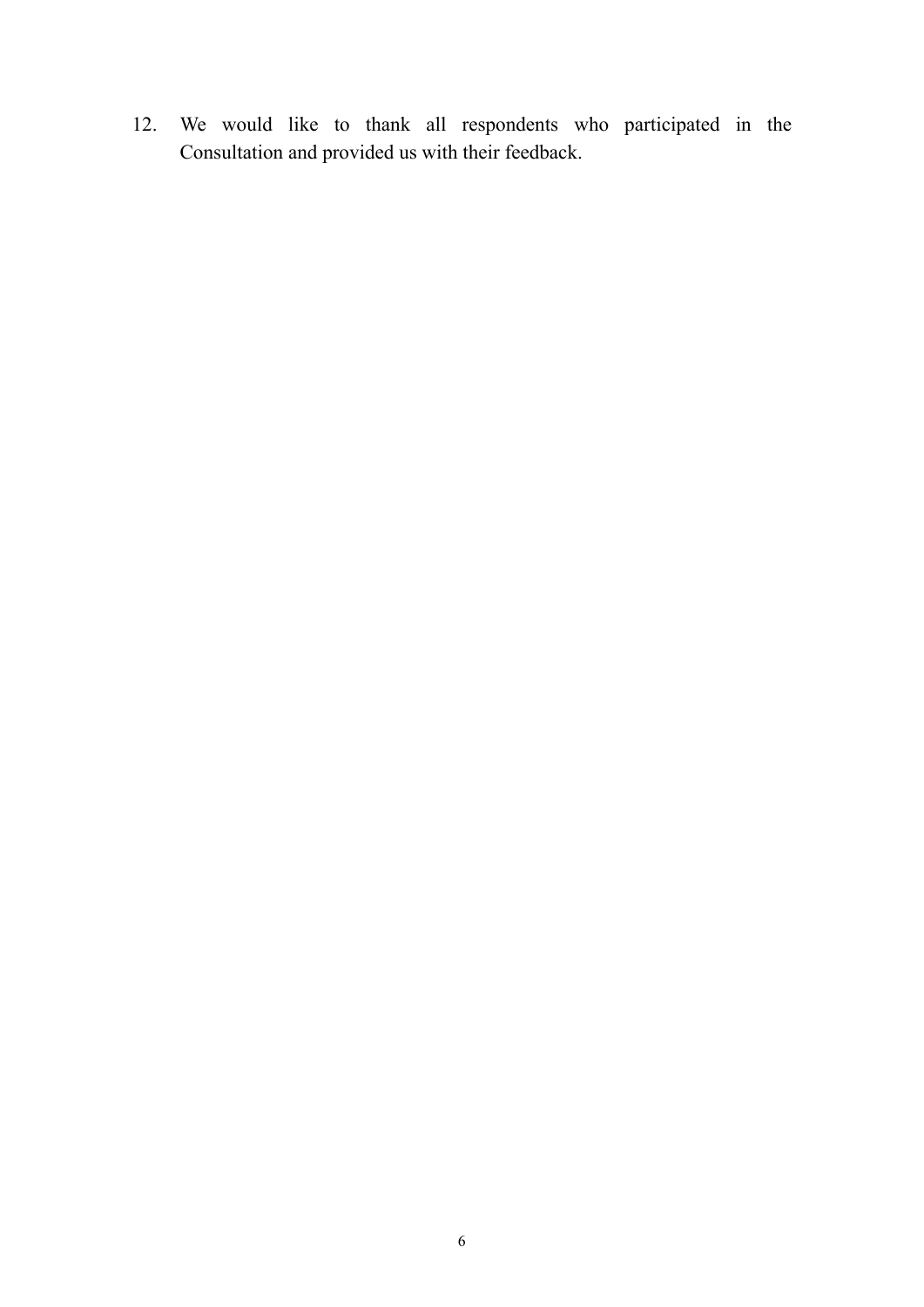#### **CHAPTER 2 SUMMARY OF RESPONSES**

- 13. At the end of the consultation period, there were 35 047 submissions received by MPFA. A further 28 submissions were received by MPFA during the period from 6 to 11 March 2015, thus making up the total number of submissions to 35 075. Among the 35 075 submissions, 34 994 (over 99%) were received on 4 and 5 March 2015 and almost all were submitted via the online Response Form provided on the MPFA website by members of the public. Considering all the 35 075 submissions as a whole, 99% of the respondents indicated that they did not support the Proposal.
- 14. Apart from receiving submissions from members of the public in respect of the Proposal, MPFA received submissions made by key stakeholder groups including, for example, employer associations, labour unions and MPF industry bodies. We separately analyse the 35 062 submissions made by members of the public in Part 2.1 below and the 13 submissions made by key stakeholder groups in Part 2.2 below.

#### **2.1 Summary of Responses Made by Members of the Public**

- 15. There were in total 35 062 submissions received from members of the public in respect of the Proposal, representing over 99% of the total number of submissions of 35 075. Over 99% of the members of the public made their submissions via the online Response Form available on the MPFA website. An overwhelming majority (99%) of the respondents did not support the Proposal.
- 16. A majority (65%) of the respondents who did not support the Proposal provided comments in their submissions, apart from checking the boxes for the questions in the Response Form indicating that they were not supportive of the Proposal. The key comments made by these respondents are highlighted below (further details are set out in Annex C):
	- (i) 26% commented on the Proposal (and some also commented on other aspects of the MPF System) and 19% of this group expressed preference for the current adjustment mechanism;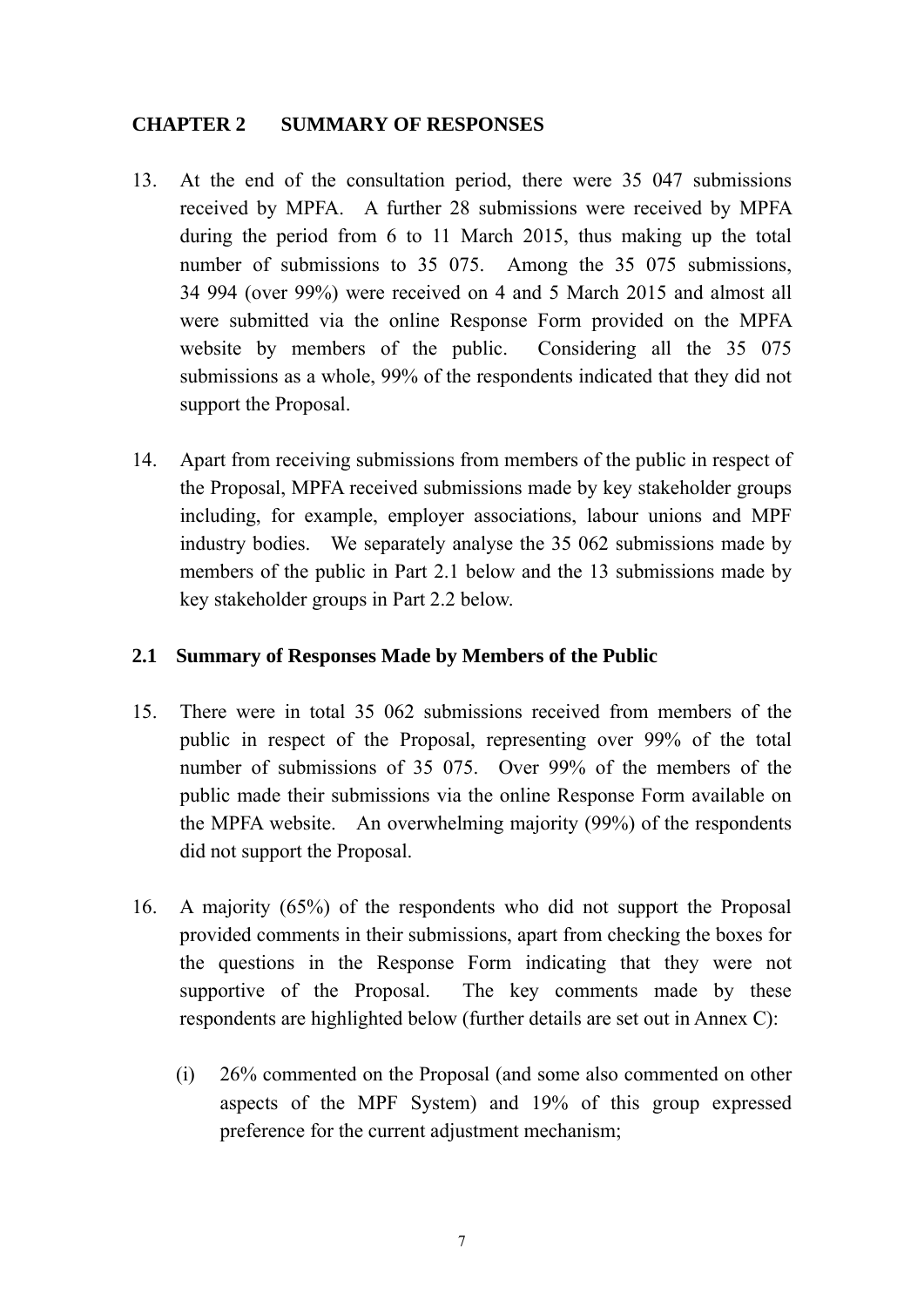- (ii) another 31% commented on the Proposal (and some also commented on other aspects of the MPF System) based fully or partially on the template comments provided in the messages on social media, and 90% of this group expressed preference for the current adjustment mechanism; and
- (iii) the remaining 43% made comments on the MPF System which were unrelated to the Proposal (e.g. high management fees and low returns).
- 17. Among the 26% of the respondents who provided comments on the Proposal which they did not support, some considered that the proposed automatic adjustment mechanism lacked flexibility and the adjustment of the Min and Max RI Levels should take into account other relevant factors such as the prevailing social and economic situation. Some respondents considered that any proposed change in the two levels should be subject to the scrutiny of the Legislative Council or consent by employees. There were also comments that there would only be upward adjustments in the two levels under the proposed mechanism. For those among this group who expressed preference for the current adjustment mechanism, some respondents commented that the current mechanism was flexible as it allowed relevant factors (e.g. income distribution of the working population, inflation rate, and prevailing local and global economic conditions) to be taken into account when reviewing and adjusting the Min and Max RI Levels. Some other respondents considered that the current mechanism allowed room for discussion by the community on the adjustment of the Min and Max RI Levels as after all MPF contributions made by them are their assets and hence they should have a right to participate in the review and adjustment process. There were also respondents who considered the current mechanism sufficiently good as the proposed mechanism would increase the amount of contributions endlessly.
- 18. There were another 31% of the respondents who also commented on the Proposal. It is observed that their comments were based fully or partially on the template comments provided in the messages on social media. Some template comments on the internet contained a point stating that the current adjustment mechanism was not perfect but it was better than the proposed automatic mechanism. The reason was, under the current mechanism, any adjustments of the Min and Max RI Levels were subject to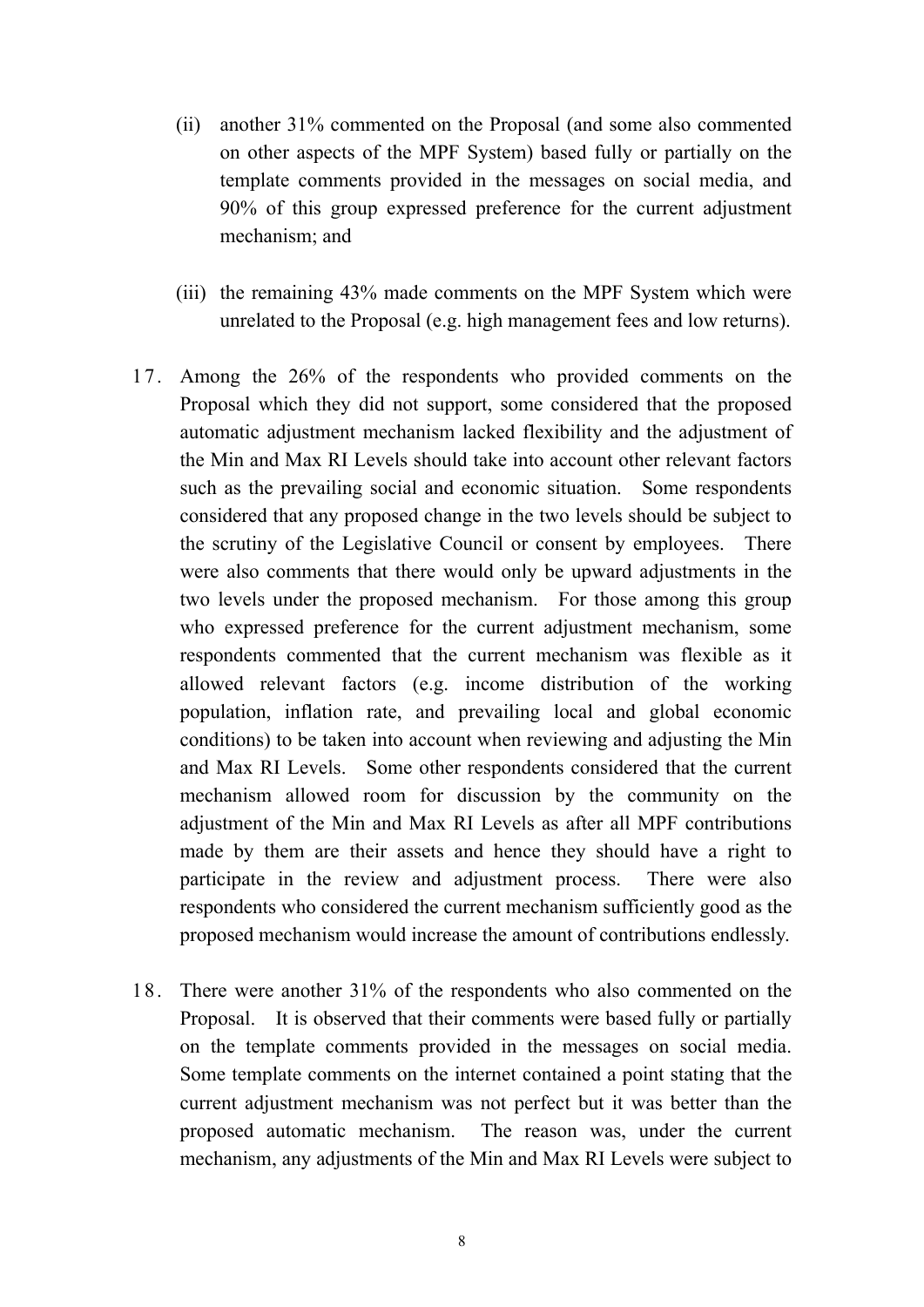scrutiny and approval by the Legislative Council. Under such circumstance, members of the Legislative Council could take into account the prevailing social situation when deliberating on the proposed adjustments in detail. Such checks and balances could, to a certain extent, keep the Government from becoming too powerful. In this group of respondents, 90% had included this comment indicating preference for the current mechanism in their submissions.

#### **2.2 Summary of Responses Made by Key Stakeholder Groups**

19. During the consultation period, MPFA conducted briefing sessions to introduce the Proposal and to hear the views of 15 key stakeholder groups, including nine employer associations, three labour unions, one relevant professional body and two MPF industry bodies. MPFA subsequently received written submissions from nine of them. MPFA also received four other submissions made by a labour union, a trade union and two MPF industry players which received no briefing on the Proposal from MPFA. The 13 key stakeholder groups with submissions made are set out below.

| No. | <b>Name</b>                                            |
|-----|--------------------------------------------------------|
| 1.  | AIA Pension and Trustee Co. Ltd.                       |
| 2.  | The Chinese General Chamber of Commerce*               |
| 3.  | The Chinese Manufacturers' Association of Hong Kong*   |
| 4.  | Dimensional Fund Advisors Pte. Ltd.                    |
| 5.  | Employers' Federation of Hong Kong*                    |
| 6.  | The Federation of Hong Kong and Kowloon Labour Unions* |
| 7.  | Federation of Hong Kong Industries*                    |
| 8.  | Hong Kong and Kowloon Trades Union Council             |
| 9.  | Hong Kong Confederation of Trade Unions*               |
| 10. | Hong Kong E-Logistics Practitioners Association        |
| 11. | The Hong Kong Federation of Trade Unions*              |
| 12. | Hong Kong Institute of Human Resource Management*      |

**Table 1: List of 13 key stakeholder groups with submissions made**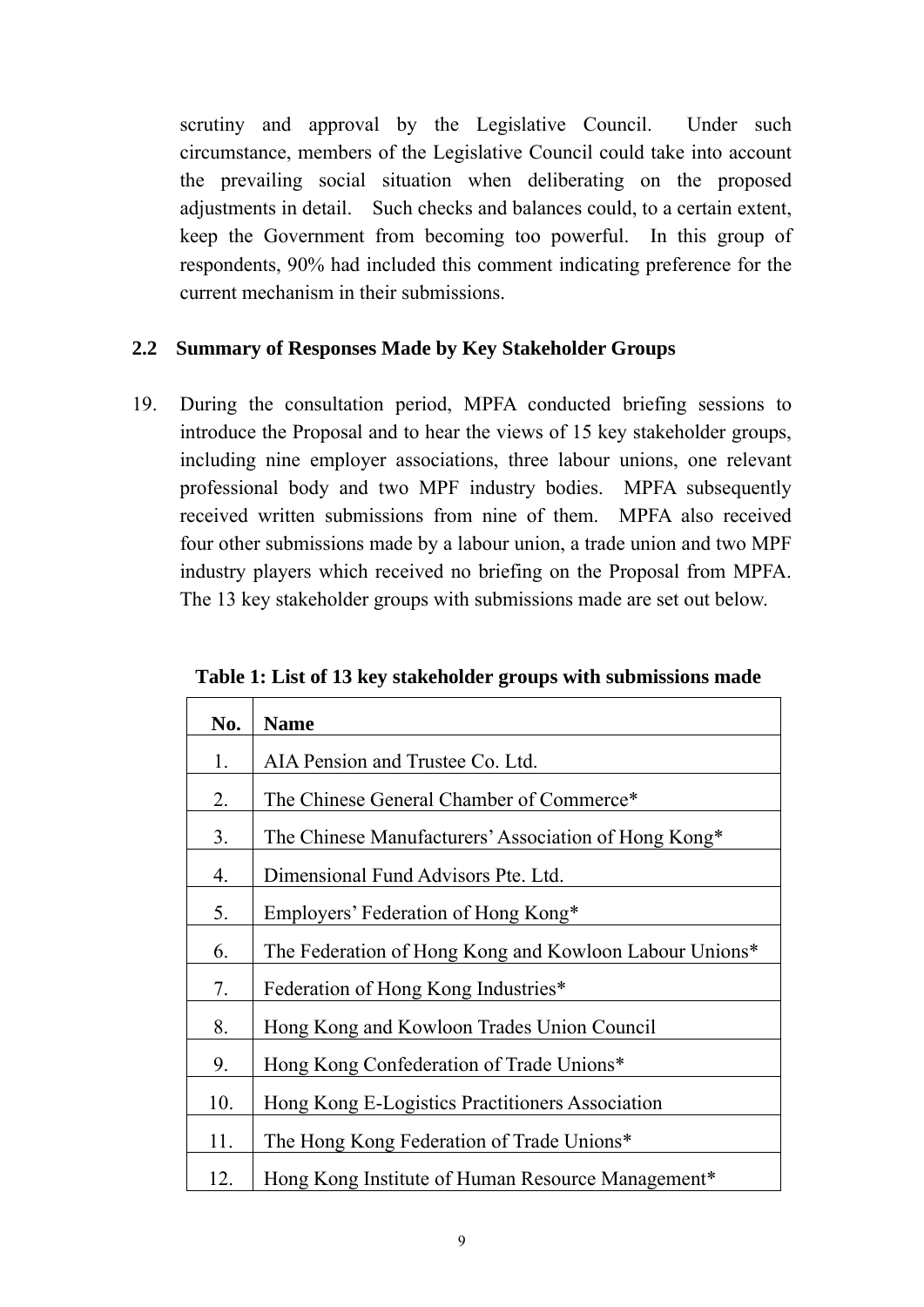| No. | <b>Name</b>                      |
|-----|----------------------------------|
|     | Hong Kong Trustees' Association* |

- \* MPFA conducted briefing sessions to introduce the Proposal to these key stakeholder groups during the consultation period.
- 20. Views expressed in the submissions are split, with some supporting the Proposal and some not supporting it.
- 21. All the labour unions, the relevant professional body and the MPF industry bodies and players fully or generally supported the Proposal. They generally considered that the Proposal could protect the benefits of employees better and it would be more effective in terms of time and costs involved in the consultation and legislative processes. Moreover, they could get better prepared for the implementation of the new levels under the proposed automatic mechanism. Some suggested fine-tuning some of the components of the proposed mechanism as well, e.g. increasing the frequency of review and adjustment of the Min and Max RI Levels from once every two years under the Proposal to once a year; adding the Statutory Minimum Wage as an additional benchmark to the Proposal for adjusting the Min RI Level so that the adjusted Min RI Level would not fall below an income level produced with reference to the Statutory Minimum Wage; not amending the Min RI Level if the adjustment was small (e.g. \$500) in order to minimize administrative work and costs of small- and medium-sized enterprises; and adopting a smaller rounding unit of \$1,000 (vs \$2,500 under the Proposal) for the Max RI Level so that each upward adjustment of the Max RI Level would not be too drastic.
- 22. More than half of the employer associations did not support the proposed mechanism for the Max RI Level. They were mainly concerned about perceived automatic increases of the Max RI Level by \$5,000 every two years. An employer association generally supported the Proposal considering that, as long as consensus could be reached on the adjustment benchmarks, the proposed automatic mechanism could achieve administrative efficiency, avoid political debate and delay of the review of the Min and Max RI Levels, and ensure timely and progressive improvement in the MPF System. In general, employer associations appeared to have less concern about the introduction of an automatic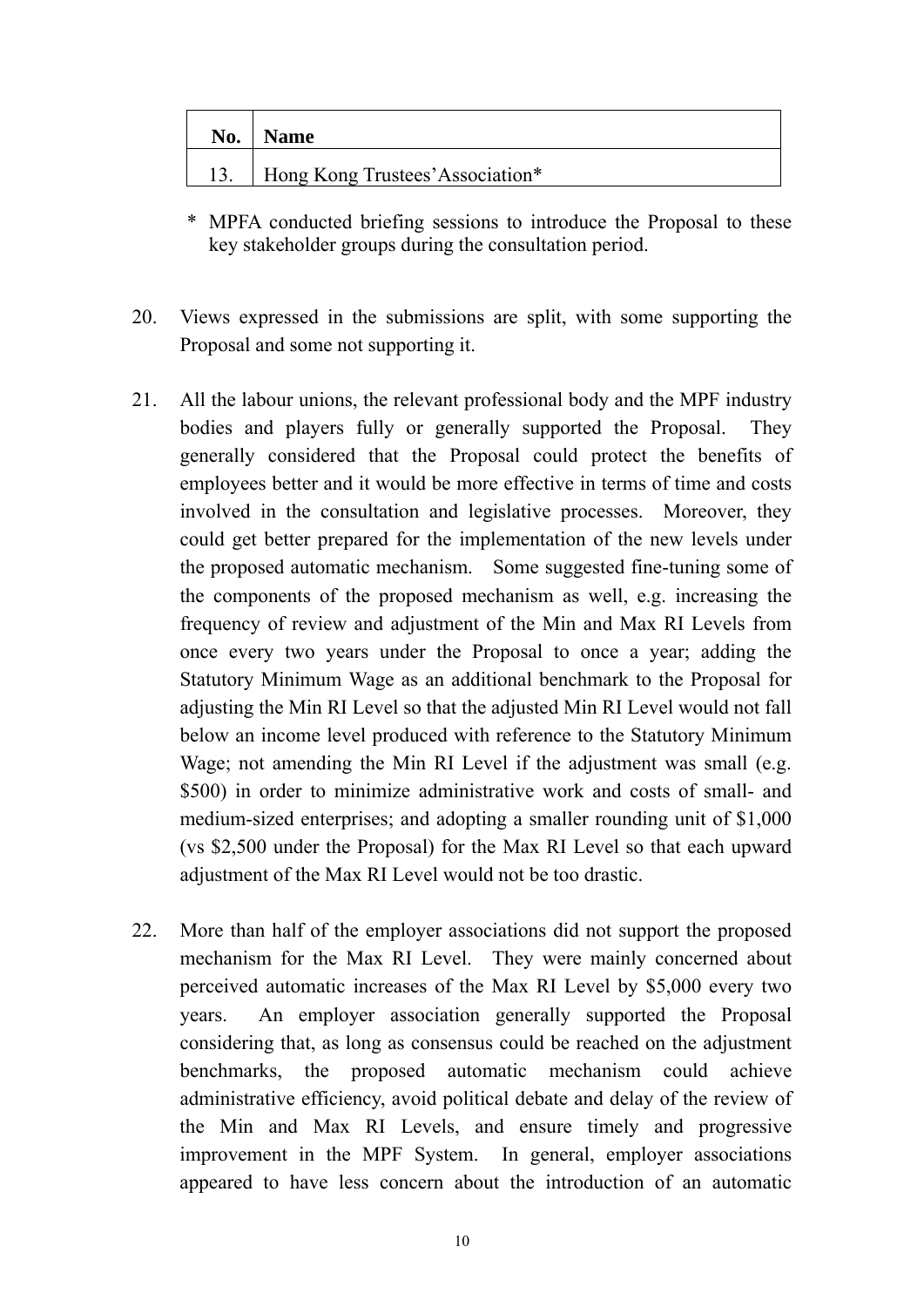adjustment mechanism in relation to the Min RI Level as set out in the Proposal.

23. The trade union that made a submission did not support the Proposal.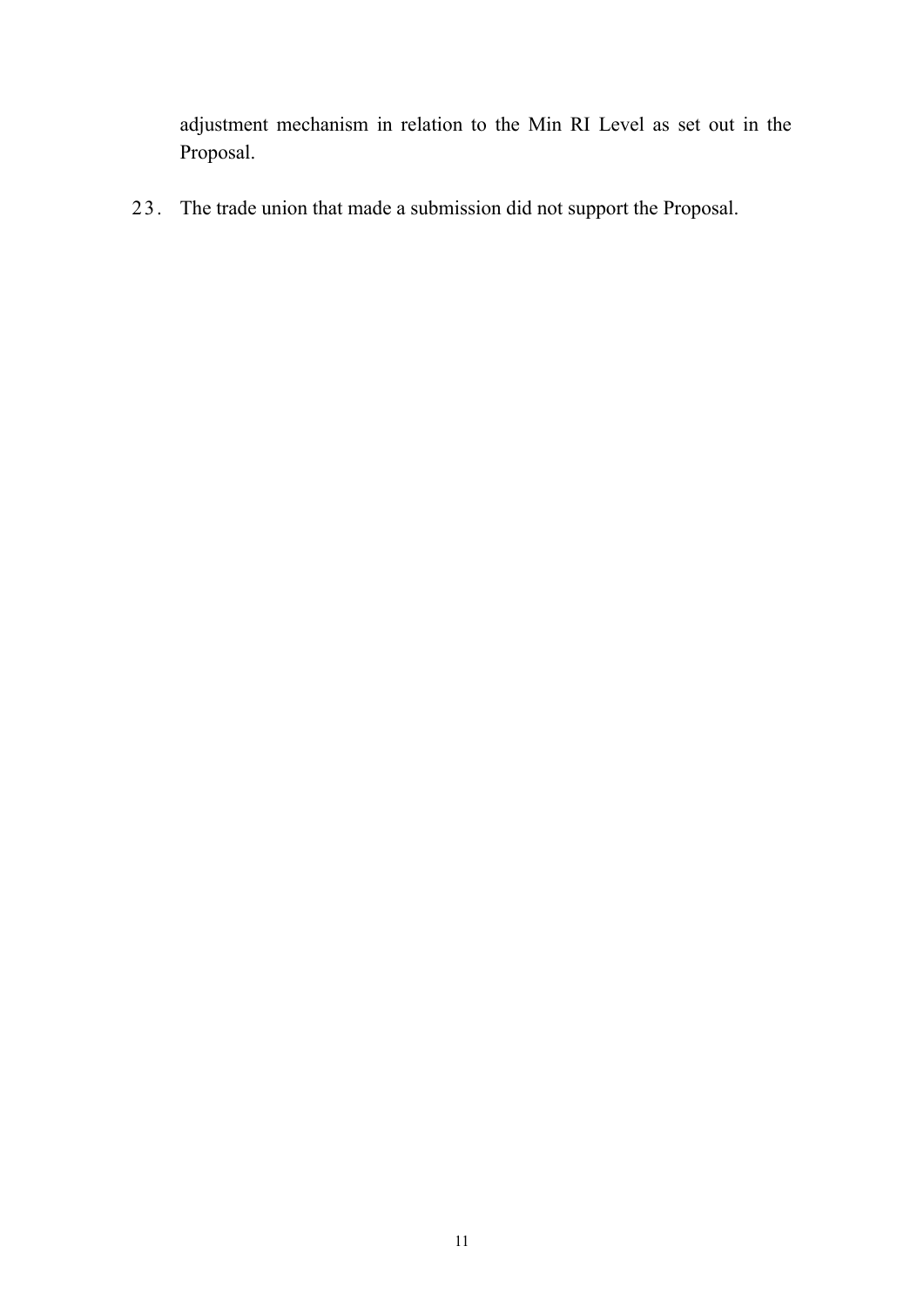#### **CONSULTATION QUESTIONS**

1. Do you support replacing the current discretionary adjustment mechanism with the proposed automatic mechanism for adjusting the minimum level of relevant income ("Min RI Level") and the maximum level of relevant income ("Max RI Level")?

□ Yes

 $\neg$  No

Please explain your views:

2. If you support only some of the features of the proposed mechanism, please explain your views in respect of those features that you do not support and suggest how and / or what modifications should be made.

Min RI Level

Please indicate which key features you support.

- (a) Automatic adjustment  $\Box$  Support  $\Box$  Not support
- (b) Adjustment benchmark (55% of the monthly median employment earnings (Foreign Domestic Helpers ("FDHs") excluded))

|                                                                              |  | $\Box$ Support $\Box$ Not support |
|------------------------------------------------------------------------------|--|-----------------------------------|
| (c) 2-year review and adjustment frequency $\Box$ Support $\Box$ Not support |  |                                   |
| (d) No limit on adjustment magnitude                                         |  | $\Box$ Support $\Box$ Not support |
| (e) Round up to next $$100$                                                  |  | $\Box$ Support $\Box$ Not support |

In respect of those features that you do not support, please explain your views and suggest how and / or what modifications should be made: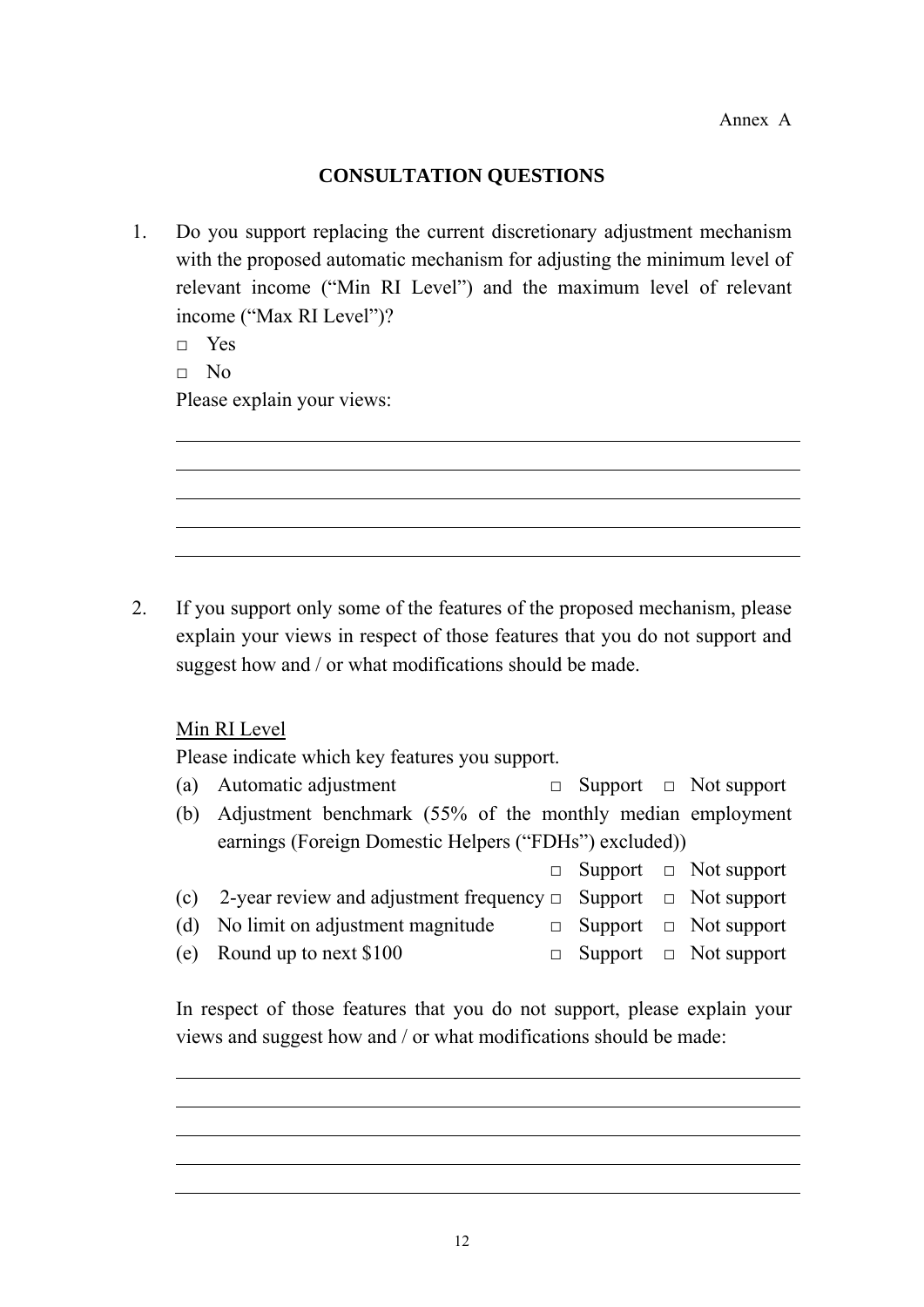#### Max RI Level

Please indicate which key features you support.

|     | (a) Automatic adjustment                                                     |  | $\Box$ Support $\Box$ Not support |
|-----|------------------------------------------------------------------------------|--|-----------------------------------|
| (b) | Adjustment benchmark $(90th$ percentile earnings of the monthly              |  |                                   |
|     | employment earnings distribution (FDHs excluded))                            |  |                                   |
|     |                                                                              |  | $\Box$ Support $\Box$ Not support |
|     | (c) 2-year review and adjustment frequency $\Box$ Support $\Box$ Not support |  |                                   |
| (d) | \$5,000 limit on increase magnitude                                          |  | $\Box$ Support $\Box$ Not support |
|     | (e) Round to nearest $$2,500$                                                |  | $\Box$ Support $\Box$ Not support |

In respect of those features that you do not support, please explain your views and suggest how and / or what modifications should be made:

### 3. Do you have any additional comments on the proposed mechanism for the Min RI Level or the Max RI Level?

□ Yes Please explain your views:

□ No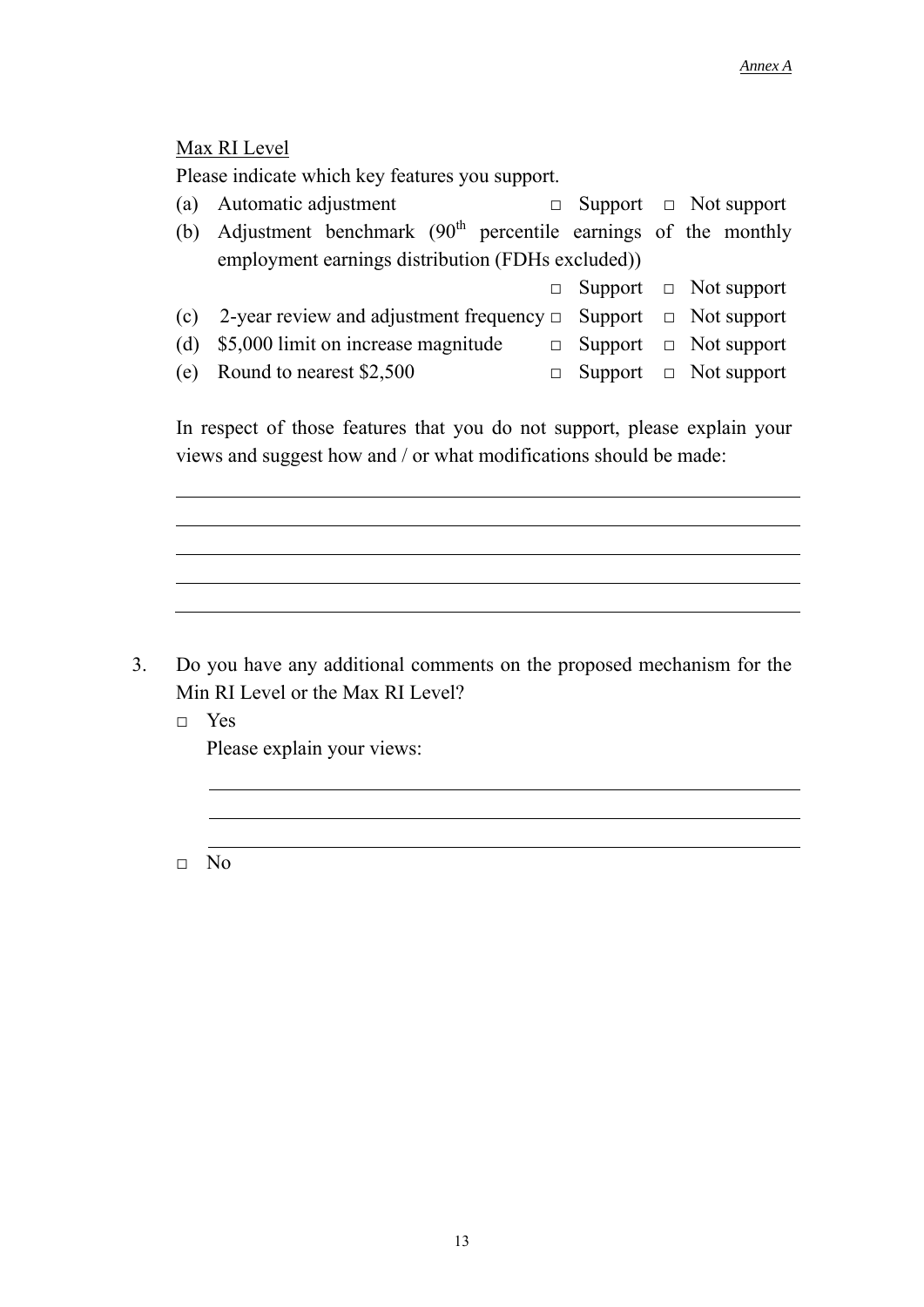# **LIST OF KEY STAKEHOLDER GROUPS TO WHICH MPFA PROVIDED A BRIEFING ON THE PROPOSAL**

#### **Employer Associations**

- 1. The Chinese General Chamber of Commerce
- 2. The Chinese Manufacturers' Association of Hong Kong
- 3. Employers' Federation of Hong Kong
- 4. Federation of Hong Kong Industries
- 5. The Hong Kong Chinese Enterprises Association
- 6. The Hong Kong Chinese Importers' & Exporters' Association
- 7. The Hong Kong General Chamber of Commerce
- 8. The Hong Kong General Chamber of Small and Medium Business
- 9. Hong Kong Small and Medium Enterprises Association

#### **Labour Unions**

- 10.The Federation of Hong Kong and Kowloon Labour Unions
- 11.Hong Kong Confederation of Trade Unions
- 12.The Hong Kong Federation of Trade Unions

#### **Relevant Professional Bodies**

13.Hong Kong Institute of Human Resource Management

#### **MPF Industry Bodies**

- 14.Hong Kong Investment Funds Association
- 15.Hong Kong Trustees' Association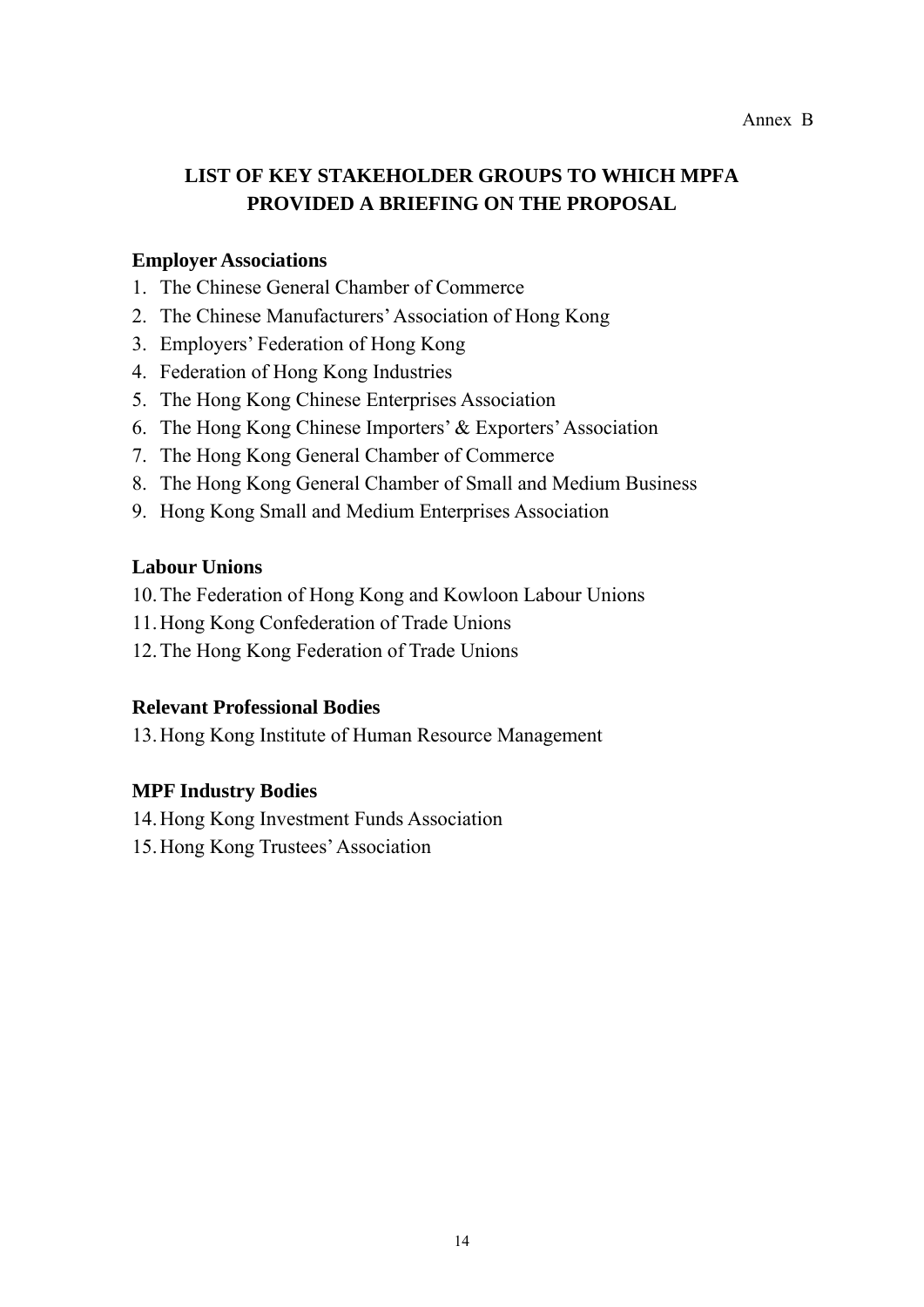# **SUMMARY OF COMMENTS MADE IN SUBMISSIONS NOT SUPPORTING THE PROPOSAL**

|     |                                                                                                           | % of 22 493<br>respondents<br>who made<br>comments<br>(a) | % of 22 493<br>respondents<br>who made<br>comments<br>( <b>b</b> ) |
|-----|-----------------------------------------------------------------------------------------------------------|-----------------------------------------------------------|--------------------------------------------------------------------|
| (1) | Comments made were related to the<br><b>Proposal</b>                                                      | 26%                                                       |                                                                    |
|     | - no indication of preference for the current<br>adjustment mechanism                                     |                                                           | 21%                                                                |
|     | - indicated preference for the current<br>adjustment mechanism                                            |                                                           | 5%                                                                 |
| (2) | Comments based fully or partially on the<br>template comments provided in the<br>messages on social media | 31%                                                       |                                                                    |
|     | - no indication of preference for the current<br>adjustment mechanism                                     |                                                           | 3%                                                                 |
|     | - indicated preference for the current<br>adjustment mechanism                                            |                                                           | 28%                                                                |
| (3) | Comments on the MPF System which<br>were unrelated to the Proposal                                        | 43%                                                       |                                                                    |
|     | MPF System should be frozen or abolished                                                                  |                                                           | 16%                                                                |
|     | - Comments/ complaints on other issues (e.g.<br>withdrawal of benefits, offsetting<br>arrangement)        |                                                           | 13%                                                                |
|     | - Low returns                                                                                             |                                                           | 8%                                                                 |
|     | MPF System reduces members' take-home<br>pay                                                              |                                                           | 7%                                                                 |
|     | - High fees                                                                                               |                                                           | 7%                                                                 |